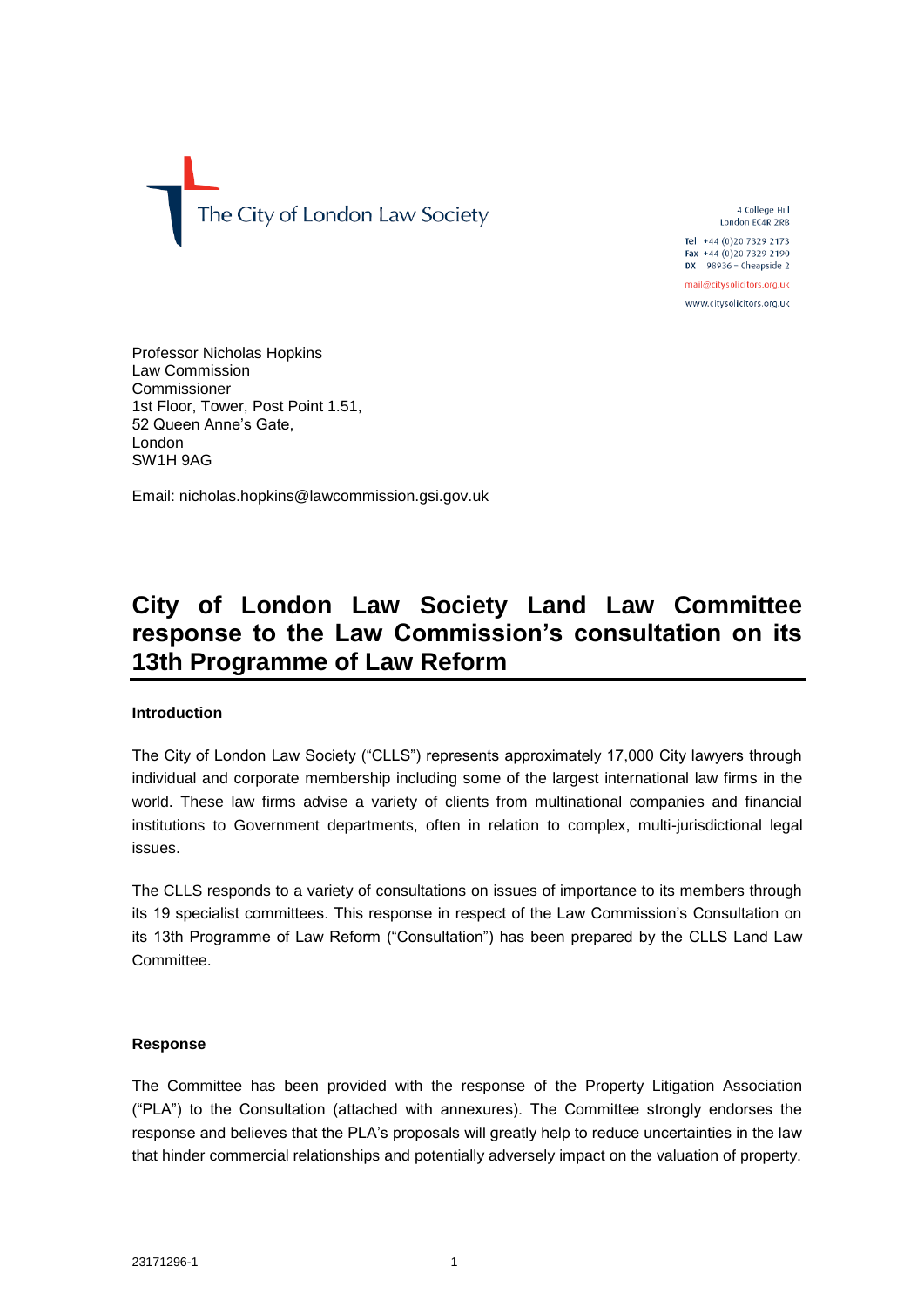### *Landlord and Tenant (Covenants) Act 1995*

The Committee agrees that the Landlord and Tenant (Covenants) Act 1995 ("1995 Act") is the piece of legislation most in need of urgent reform, especially in relation to the problems arising from the way in which the 1995 Act's anti-avoidance provisions have been construed in recent cases. The PLA's suggested amendments to the 1995 Act to address the highlighted concerns (and set out in the PLA's separate briefing note attached) are sensible and the Committee supports them.

The Act is an impediment to what should be day-to-day transactions such as a guarantor guaranteeing an assignee of a lease or becoming the assignee. This constraint can interfere with intra-group restructuring or transfers between business partners and can be more detrimental to the tenant and its guarantor than the landlord.

Repeat guarantees are invalidated even where the tenant and its guarantor intend that the guarantee is provided or freely offer it. Defeating freedom of contract in those circumstances seems unreasonable.

The ambiguity of the 1995 Act and the doubt that subsequent court decisions have cast over the legal effectiveness of guarantees entered into, have a potentially detrimental impact on certain property valuations. This is exacerbated by the fact that very often the strength of the covenant offered lies with the guarantor, since tenants often are special purpose vehicles.

One of the biggest concerns relates to the problems for partnerships caused by the 1995 Act. The guarantor cannot provide a repeat guarantee of assignee partners' lease obligations and there is the uncertainty of whether tenants can assign to themselves (with third parties), highlighted in paragraphs 4.13 and 4.14 of the attached briefing note.

The Committee supports the PLA's proposed amendments set out in paragraph 5.2 of the briefing note. This includes confirming that "sub-guarantees" are legally effective and that a tenant can assign to its guarantor.

### *Residential landlord and tenant legislation*

The Committee supports the PLA's comments in the first attachment to this email on the Right of First Refusal in section 2 of the Landlord and Tenant Act 1987. Poor drafting in the legislation leads to uncertainty as to whether the right applies, for example, the lack of a definition of what is a "building" in the context of where the premises are part of an estate comprised of several buildings.

The Committee agrees that consideration should be given to whether there is a need to preserve the right of first refusal in view of tenants' existing rights to enfranchise. If the Law Commission considers that the right should be retained, the Committee would ask that the Law Commission reviews whether a breach of the statutory provisions relating to the right of first refusal should continue to be a criminal offence. In view of the impact of a criminal conviction, the Committee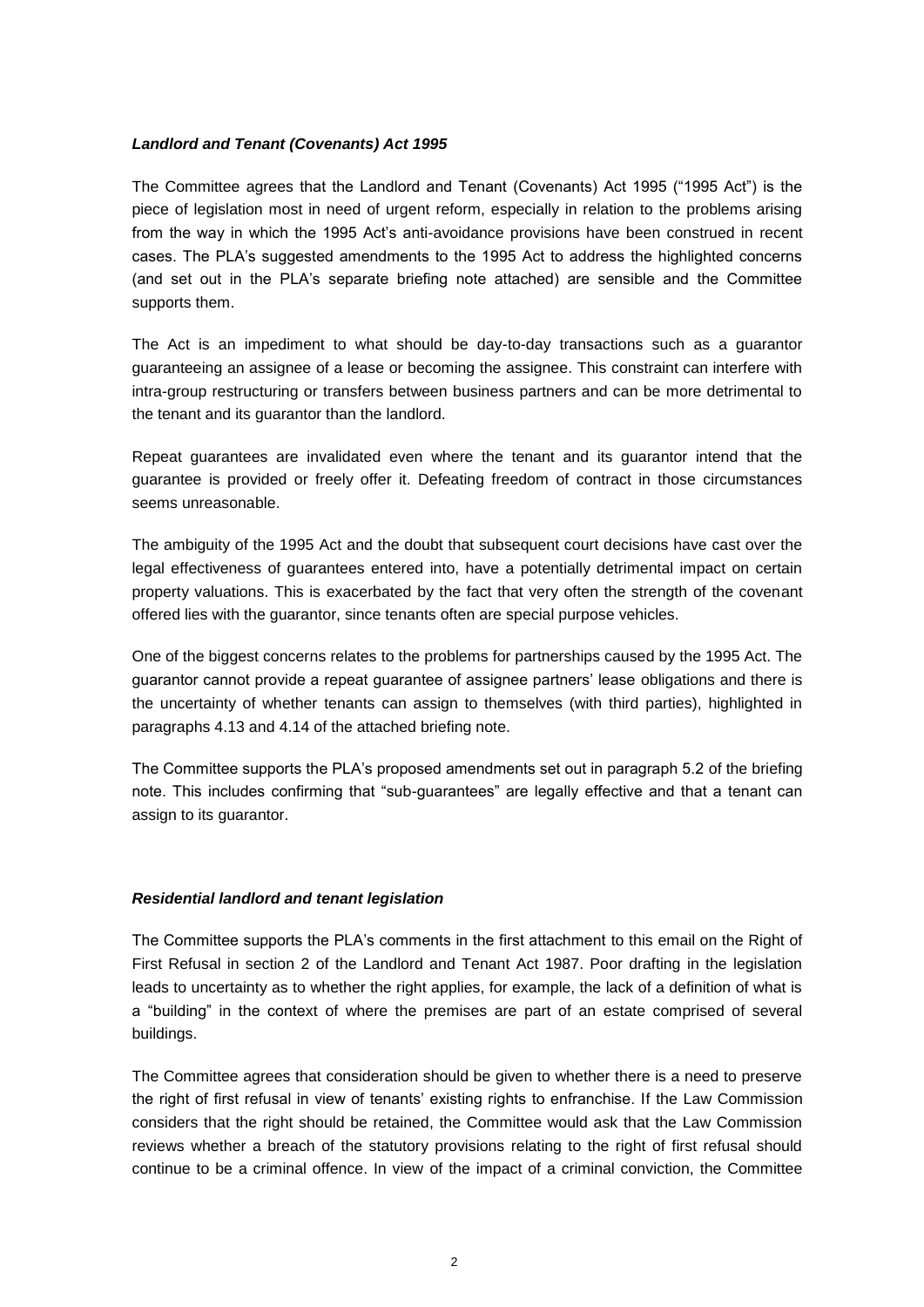would ask whether the nature of the breach is so serious as to merit carrying the stigma of a criminal penalty.

The Committee also considers that there should be greater clarity in the legislation that the right of first refusal provisions do not apply to commercial transactions. This is particularly an issue in relation to mixed use properties as highlighted for example in DARTMOUTH COURT BLACKHEATH LIMITED v BERISWORTH LIMITED [2008] EWHC 350 (Ch). The legislation needs to be amended to make it clear that the right of first refusal does not apply in mixed commercial/residential premises to the grant of a lease of the commercial parts. Currently, if a landlord grants a lease of a shop on the ground floor of a mansion block, the grant of the shop lease may technically trigger the right of first refusal.

### *Landlord and Tenant Act 1954*

The PLA has not provided any comments on the Landlord and Tenant Act 1954 ("1954 Act"), but the Committee has some observations set out below.

### *Changes in relation to contracting out of sections 24 - 28 of the Landlord and Tenant Act 1954*

There are a number of concerns arising from changes made to the 1954 Act by the Regulatory Reform (Business Tenancies) (England and Wales) Order 2003. The Committee would be grateful if the Law Commission can consider these concerns and whether changes are required to the 1954 Act to address them. These concerns lead to inconsistent practices among professionals and potential delay, disruption and increased costs for commercial property transactions. The Government has in the past acknowledged concerns with the changes made by the 2003 Order and suggested possible changes to the legislation to deal with the concerns. The Committee considers that it would be sensible for the Law Commission to consider the Government's papers addressing such concerns and move forward the implementation of changes. Set out below are a number of concerns that the Committee has.

The Committee's primary observation is that the system of warning notices and tenant's declarations under the 1954 Act that was supposed to streamline the contracting out process (as compared to the previous Court order process) has failed. There are legal uncertainties and differences of practice that the Committee highlights in its comments below, which can lead to delays on transactions and the incurring of extra, irrecoverable costs. The Committee, therefore, proposes that the contracting out warning notice and declaration mechanism under the 1954 Act be abolished and replaced by a requirement for a contracted out lease to have a clear warning at the top of the lease as to the statutory rights that the tenant loses. This would greatly reduce the administration and associated costs, yet at the same time warn the tenant that he is giving up statutory rights in entering into the lease. There are many potential traps for professionals and their clients with the current procedures as highlighted below and this simple solution would appear to overcome many of those problems.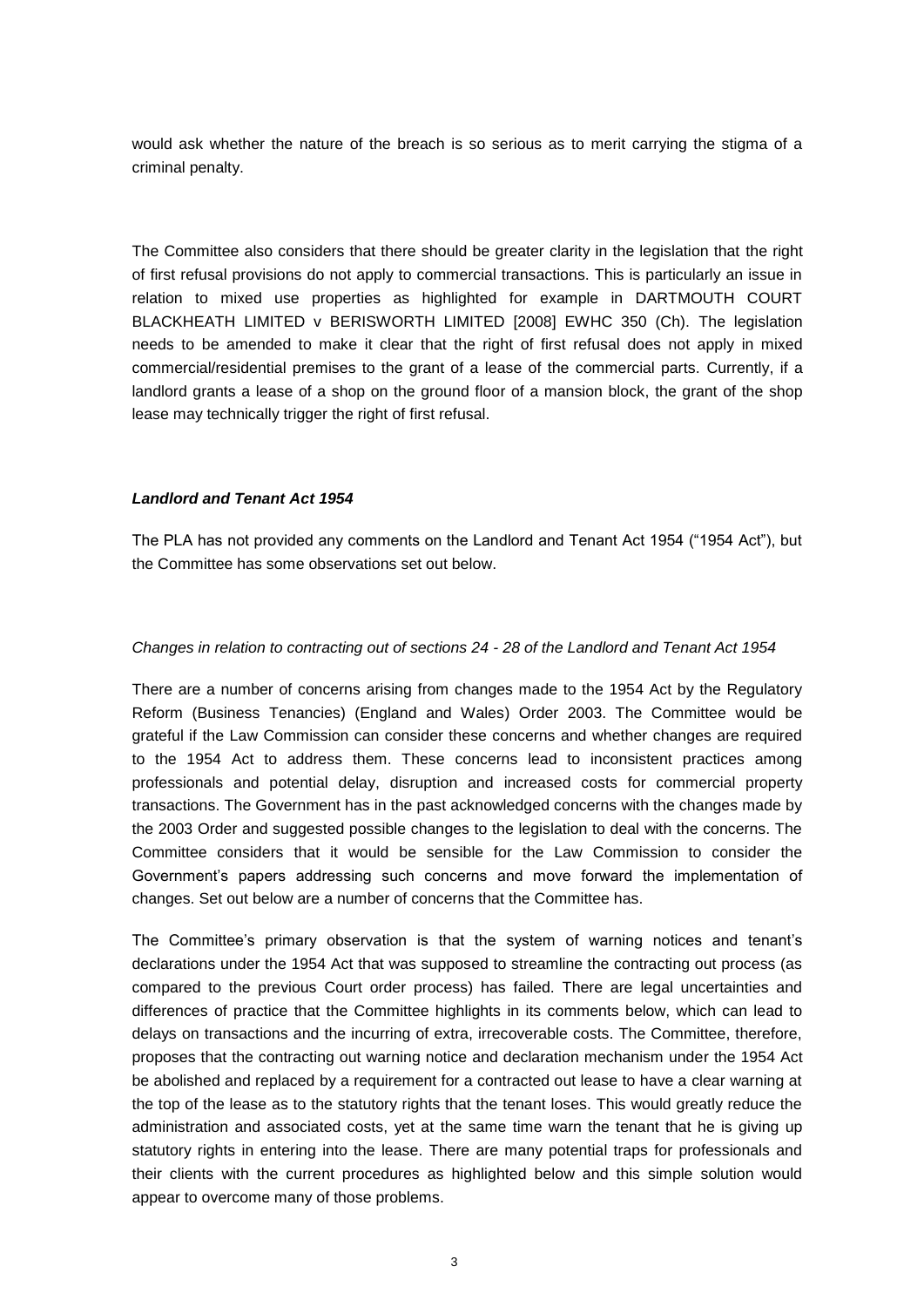If, however, the Law Commission is minded not to recommend such a solution, the Committee would ask the Law Commission to consider the more detailed points on the operation of the 1954 Act set out below.

### *Must the warning notice be served on the tenant direct?*

There is sufficient doubt as to whether service on the tenant's solicitor will constitute good service that many law firms' practice is to serve on the tenant direct with a copy to his solicitor acting on the grant of the lease/agreement for surrender. This is inefficient.

### *Simple and statutory declarations*

The Central London County Court in Patel v Chiltern Railway Co Ltd [23 May 2007] considered that there is no problem in using a statutory declaration when a simple declaration would have been sufficient. The Court of Appeal has subsequently confirmed the decision and the reasoning of the judge would appear to apply to the warning notice/statutory/simple declarations for agreements to surrender protected tenancies (falling within sections 24-28 of the 1954 Act). It would be good for the 1954 Act to make this clear.

# *Must the exchange of warning notice and declaration be repeated if the tenant's interest is assigned?*

Yes, if the change of intended tenant occurs before the agreement for lease or lease (if no agreement for lease) is entered into. No, if the assignment occurs after the lease has been completed. However, the position is unclear, if the assignment occurs between the agreement for lease and grant of the lease. The solution is to prohibit assignment of the benefit of the agreement for lease either absolutely or without the landlord's prior consent. If the latter, the agreement for lease can make non-compliance with the new procedures a "circumstance" in which such consent can be absolutely withheld (for the purposes of section 19(1) (A) of the Landlord and Tenant Act 1927). Again, the position can be clarified by legislative change. There is a similar lack of clarity as to whether the exchange of warning notice and declaration must be repeated if the landlord's interest is transferred between the agreement for lease and grant of the lease.

### *How early can the landlord's warning notice be served?*

A concern arises about whether the landlord's warning notice needs to be re-served if the form of lease is changed after service of the notice but before the lease is completed (or the agreement for lease is exchanged if earlier). In the past, the Office of the Deputy Prime Minister (ODPM) confirmed that the "spirit of the law" is that the tenant should only be able to validly give up his security of tenure rights if he knows what he is giving up. If the terms of the lease change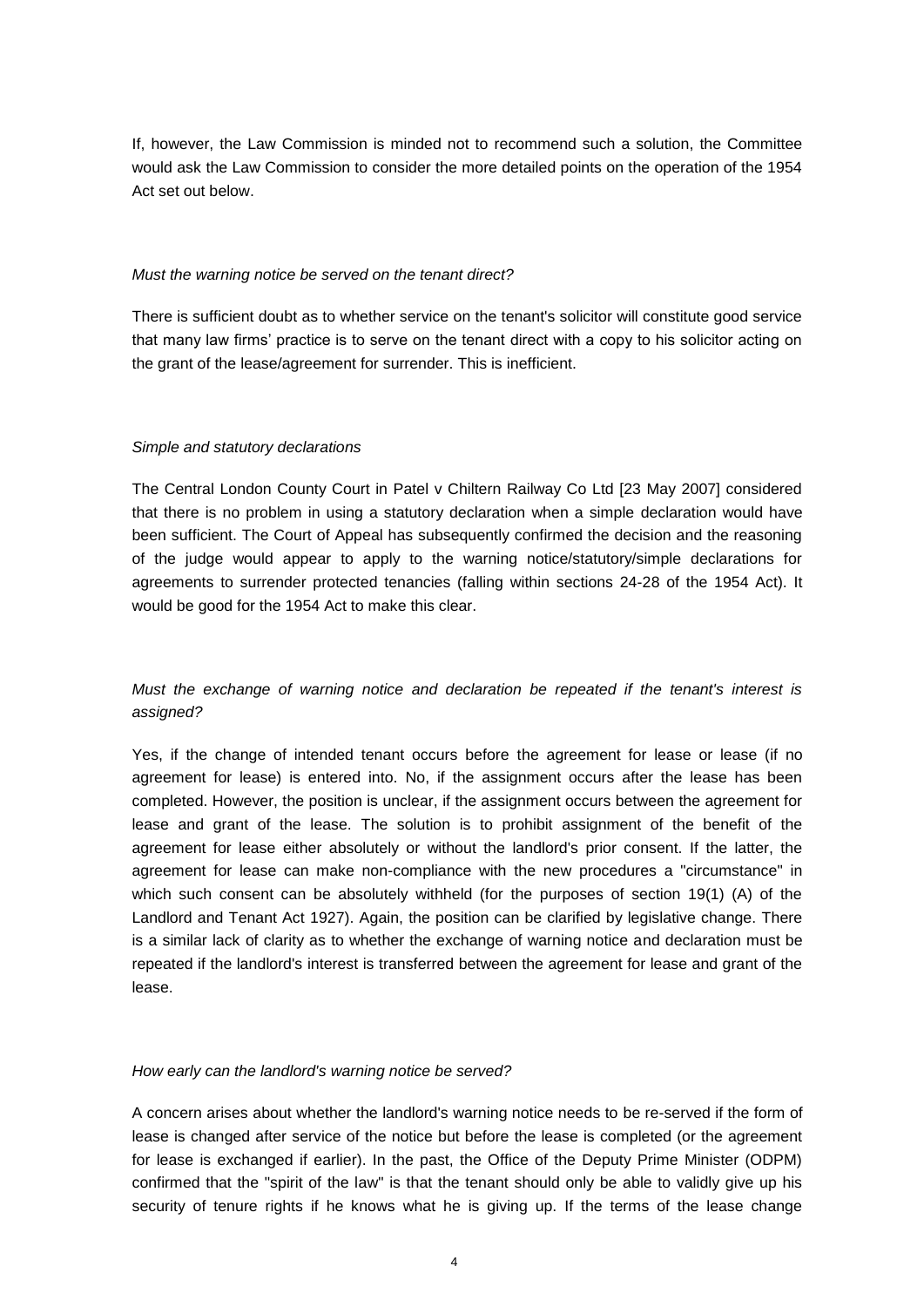materially after the tenant signs his declaration, the ODPM suggested that this would cast doubt on the informed nature of the tenant's consent (through the declaration). Therefore, by implication a new notice and declaration would need to be exchanged for the lease to be validly contracted out. The ODPM believed that the "Palacegate" principles (relevant to the former Court Orders for contracting out) still applied. Clarification here would be welcomed.

*Does the warning notice need to be re-served and the declaration re-sworn if the form of lease attached to an agreement for lease is varied materially after exchange of the agreement but before completion of the lease?*

This is, probably, not a problem if the "variations" are ones the parties were bound to agree in accordance with the terms of the agreement. Otherwise, problems may arise – perhaps the procedures should be re-done before the landlord is bound to agree the variations to the lease or, alternatively, perhaps the changes should not be made until after the lease has been granted and then the lease can be formally varied, but there may be tax consequences. Consideration should be given to whether the process can better take account of transactional realities.

# *Where the contracted out lease contains an option to renew on a contracted out basis, what needs to be done to ensure that the renewal lease is validly contracted out?*

The warning notice and declaration must be exchanged in relation to the renewal lease (as it is intended to be granted) between the parties who are the intended landlord and tenant to the renewal lease before the tenant is contractually obliged to take up the renewal lease. There are at least two ways of achieving this:

exchange the warning notice and declaration before the lease containing the option to renew is entered into. Therefore, with a contracted out lease containing an option to renew on a contracted out basis, there will need to be 2 sets of warning notices and declarations before the "original" contracted out lease (or agreement for such lease) is entered into. One set in relation to the original contracted out lease/agreement for such lease and one set for the renewal lease. However, this only works if the form of the renewal lease is frozen (or possibly where any changes are immaterial on the "Palacegate" test).

Also the tenant may change during the currency of the original lease and, therefore, there will be a need to serve new warning notices on the assignee before it becomes contractually bound to take the renewal lease (to ensure it is validly contracted out). To deal with this, there will need to be an extra "circumstance" in the assignment provisions (for the purposes of section 19(1) (A) of the Landlord and Tenant Act 1927), permitting the landlord to refuse consent to assign unless the warning notice and declaration have been swapped in relation to the renewal lease. Even this would not pick up automatic assignees (by operation of law).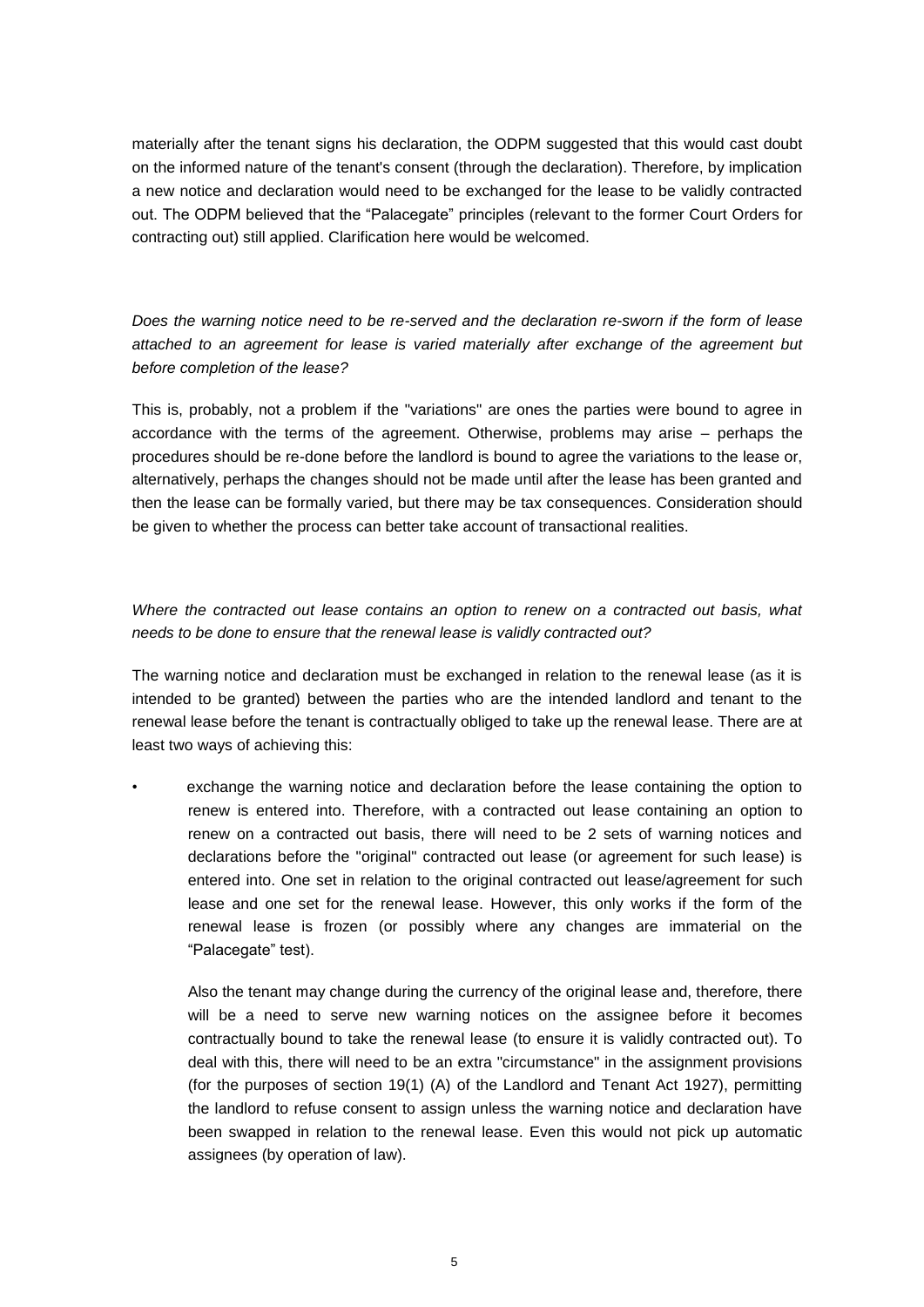wait until the tenant has decided to exercise the option before doing the contracting out paperwork. The tenant would need to be obliged in the option mechanism to serve an "advance notice" on the landlord that the tenant is going to exercise the option and it would need to be a precondition to completion of the renewal lease that the new procedures for contracting out have been carried out. The tenant will probably want a landlord's obligation to serve a warning notice within a specified period of receiving the tenant's advance notice. The advance notice will be a separate notice from the one exercising the option that contractually commits the tenant.

This is somewhat convoluted and it would be useful for the Law Commission to consider if this process can be streamlined.

*A protected lease contains an offer back clause on tenant's assignment (or subletting) so that the*  landlord has the right to take the lease back before it passes to a third party. What has to be done *to render binding the "agreement to surrender back" to the landlord?*

There must be an exchange of the warning notice and declaration before the agreement to surrender becomes contractually binding. However, there is a potential impasse (the "Allnatt" stalemate) with offer back clauses in leases protected by Part II of the 1954 Act that have not specifically been authorised by the warning notice/declaration process. To deal with this, the offer back clause may prescribe that:

- the tenant notifies the landlord of its desire to assign;
- the tenant must obtain the landlord's consent to assign;

• the landlord, if it wishes to take the lease back, can choose to serve a warning notice within a particular time period of the tenant's notice;

if and when, in response to the warning notice, the tenant signs the declaration (and provides a copy to the landlord), the obligation to surrender will arise but not before;

and the assignment provisions in the lease can prescribe that the landlord can withhold consent to an assignment to a third party unless and until the offer back procedures as above have been fully complied with.

With that arrangement, there may be a typical "Allnatt" stalemate in that if the tenant does not cooperate in signing the declaration, he cannot assign to the third party and yet the landlord cannot enforce the agreement to surrender. Commercially, however, the tenant is likely to sign the declaration to try to achieve his objective of assigning. In practice, many landlords and tenants who have entered into Allnatt-style offer back clauses simply follow the contractually agreed procedures and do not take the 1954 Act compliance point and of course once the surrender itself is completed the compliance issue goes away. However, the Law Commission should consider if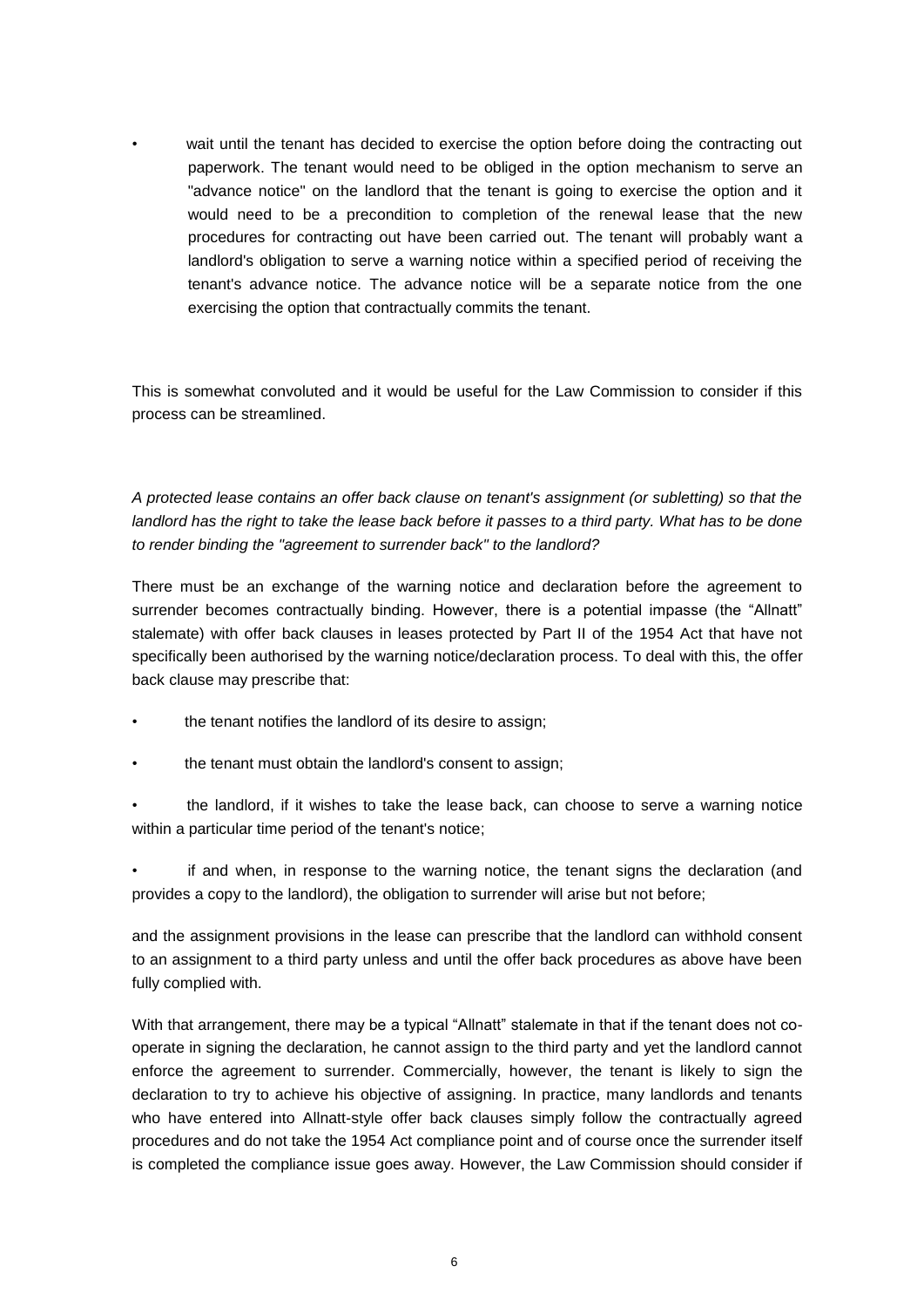there is any statutory solution to the "Allnatt" stalemate, which remains a potential problem in many commercial property transactions with the adverse impact of delay and extra cost.

*The contracted out lease contains a put option whereby the landlord can require the tenant to take another contracted out lease. What needs to be done to ensure the new procedures are complied with in relation to the lease the tenant is required to take up?*

The warning notice and declaration must be swapped in relation to the new lease (as it is intended to be granted) between the intended landlord and tenant to the new lease before the tenant is contractually obliged to take up that lease. The landlord can simply serve the warning notice before it exercises the put option. The problem for the landlord is it cannot compel the tenant to sign the declaration and if the declaration is not signed, the new lease will be protected. As a result, put options for contracted out new leases (a rare breed, admittedly) are not likely to be worth the paper they are written on.

More significantly, there remains the issue of put options in guarantor clauses in contracted out leases and whether there is a need to go through the new procedures in relation to a landlord requiring a guarantor to take up a new contracted out lease following a tenant's disclaimer. There are two schools of thought here. One is that if there is a guarantor and the guarantee contains such a put option, the landlord should serve a warning notice and the guarantor should sign a declaration before the "original" lease containing the guarantee is entered into. The more pragmatic view is that the new procedures should be carried out if and when the landlord requires the guarantor to take a lease following tenant disclaimer. Although there is a risk that the lease has not been properly contracted out, some landlords may take the view that this risk is less of an issue than the confusion that is caused by having to serve a multiplicity of warning notices on guarantors (which of course may include guarantors under licences to assign, underlet, authorised guarantee agreements etc).

It is worth reiterating that such warning notices and declarations do not relate to the contracted out lease that is about to be entered into, but relate instead to a lease that may never be entered into pursuant to the guarantee clause. Differences of practice among law firms cause confusion in the property industry and delay, disruption and extra costs on transactions. The Law Commission should look to clarify the position, perhaps, along the lines previously suggested by the Government that if the original lease is contracted out, the lease pursuant to the guarantee clause is automatically contracted out without needing to serve the notice on the guarantor and have a declaration for that lease. This would have an important beneficial deregulatory impact.

### *Problems caused by the "Newham decision"*

The decision in London Borough of Newham v Thomas-Van Staden [2008] EWCA Civ 1414 has caused some consternation in the property community and the Committee would be grateful if the Law Commission can consider whether legislative change can be made to section 38A(1) of the Landlord and Tenant Act 1954 ("1954 Act") to resolve the problems caused by the decision.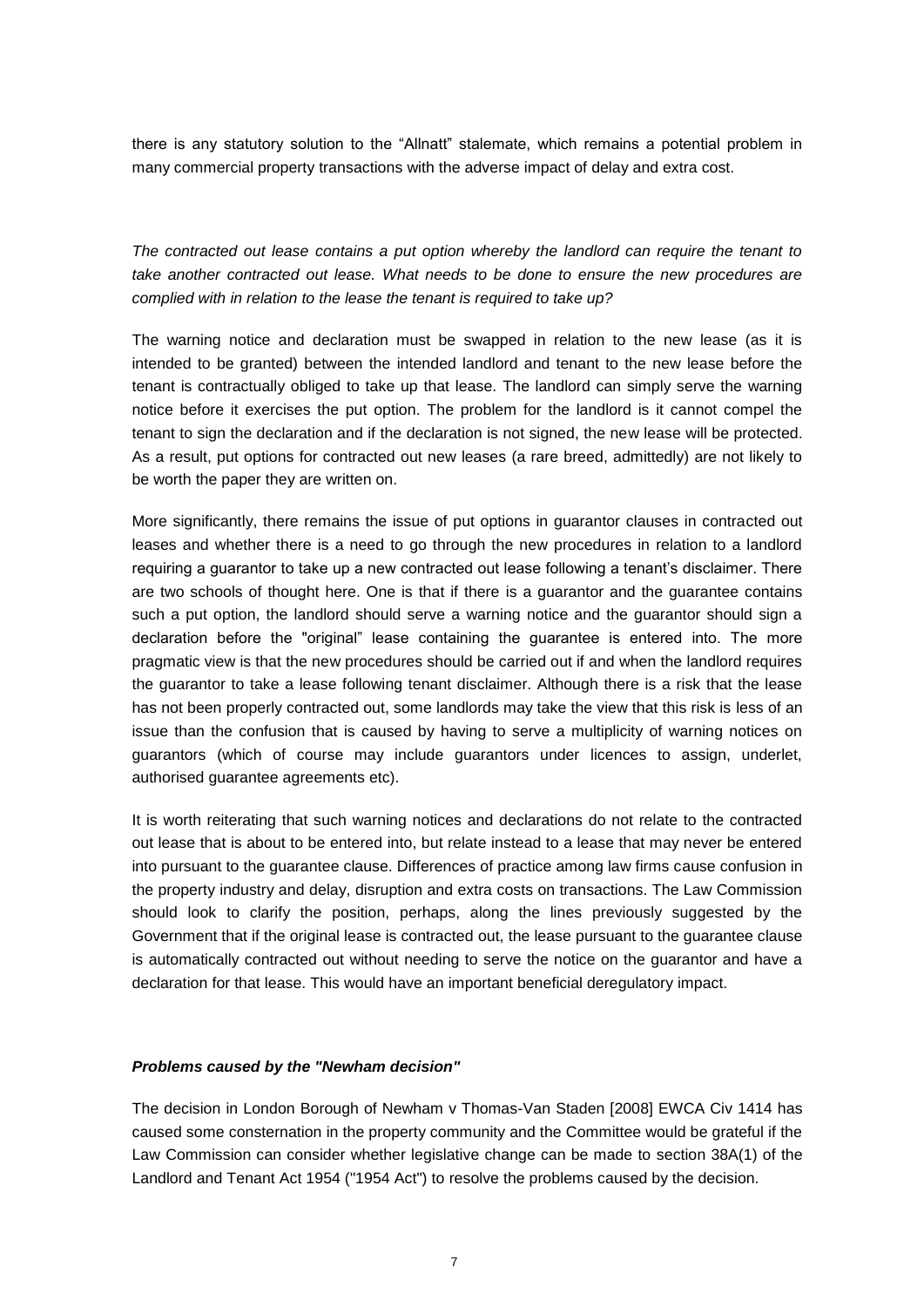Section 38A (1) states "The persons who will be the landlord and the tenant in relation to a tenancy to be granted **for a term of years certain** which will be a tenancy to which this Part of this Act applies may agree that the provisions of sections 24 to 28 of this Act shall be excluded in relation to that tenancy."

It is the reference in bold to "**for a term of years certain**" that causes the problems.

Particularly prior to the "Newham decision", many leases, apparently contracted out of sections 24-28 of the 1954 Act, define the term of the lease to include "any holding over or continuation period" or words to that effect. The reference to a holding over or continuation period is inappropriate for a contracted out lease, because there is no such period for such a lease under the 1954 Act. Draftsmen sometimes included this reference or similar wording either due to inadvertence or because they thought it would do no harm to retain it since it was simply irrelevant.

However, the "Newham decision" confirmed that including such a reference meant that the lease could not be validly contracted out. This was because section 38A(1) required the contracted out tenancy to be for a term of years certain. The Court of Appeal in Newham decided that because the definition of term referred to holding over etc, this meant that the tenancy was not for a term of years certain and, therefore, was not validly contracted out.

The effect of this is that a landlord who may have redevelopment plans for a property and who assumed he could recover possession is now faced with the prospect of having to go through the 1954 Act procedures to seek to recover possession. All because the term definition included some words that many practitioners previously considered merely irrelevant.

The landlord and the tenant had agreed in heads of terms that the lease would be contracted out and the rent was agreed on that basis. Yet a tenant can potentially use the technical error highlighted by the "Newham decision" to gain an unfair advantage over the landlord.

For those reasons, the Committee would ask the Law Commission to consider the removal of **for a term of years certain** from section 38A(1).

### *Rentcharges*

The recent case of Roberts v Lawton [2016] UKUT 395 (TCC) is a timely reminder of the danger posed by rentcharges. In that case, the judge observed that if a lease is granted by a rentcharge owner pursuant to section 121 of the Law of Property Act 1925, it will subsist forever, even after any arrears of rentcharge have been paid off (and potentially even after all rentcharges are abolished in 2037).

This is clearly unfair. It appears from the judgment that there are organisations that are being set up specifically to take advantage of this loophole. Although all rentcharges will be disappearing in 2037 (other than estate rentcharges), that is still 21 years away and it would be sensible to take some action now to prevent this sort of high handed behaviour. This could be achieved simply by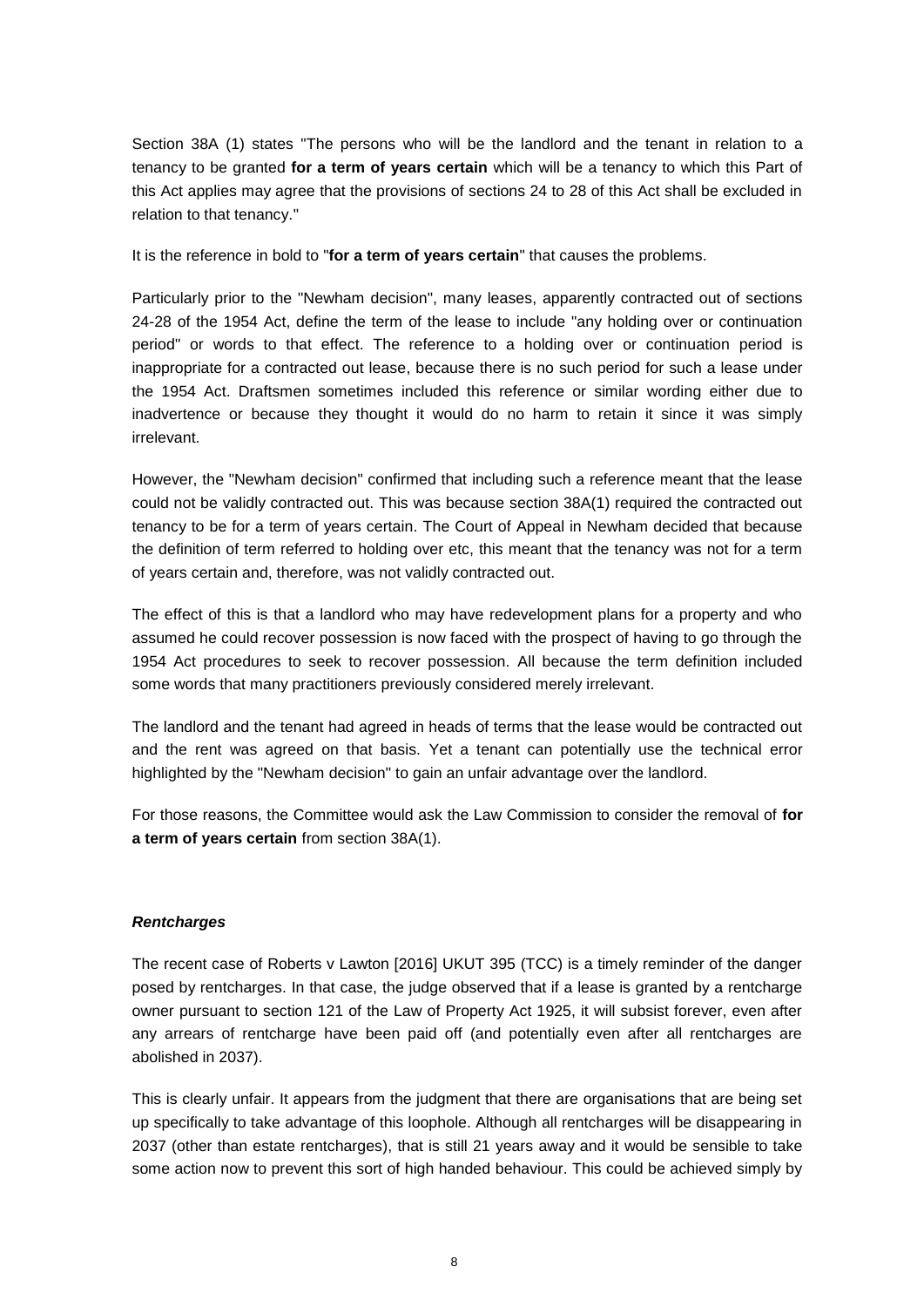providing a means by which the landowner can remove the lease once the arrears have been paid off.

# *The "registration gap"*

The "registration gap" continues to cause problems in practice, particularly in the light of the delays encountered with the processing of applications by Land Registry. It can take months for a registration to be completed, and in the meantime, the new owner (equitable but not yet legal) cannot serve notices in its own name. There may be numerous notices that need serving in respect of an investment property, for example, rent review trigger notices, notices under the Landlord and Tenant Act 1954, break notices etc.

A good example of this problem was the recent case of Stodday Land Ltd v Pye [2016] EWHC 2454 (Ch), where the court held that a new landlord cannot validly serve a notice on a tenant until it has become registered as proprietor of the property at Land Registry. This "registration gap" is a conveyancing trap and efforts need to be made to try to eliminate it.

If a buyer has paid for a property, surely it should have the rights of a landowner, even if the registration formalities have not yet been finalised. This could be addressed by stating in a Law of Property Act that a landowner will have the rights it will have when it becomes the registered proprietor as soon as the purchase money has been received by the registered proprietor.

Jackie Newstead, Hogan Lovells International LLP Chair, City of London Land Law Committee

2<sup>nd</sup> November 2016

### © CITY OF LONDON LAW SOCIETY 2016

All rights reserved. This paper has been prepared as part of a consultation process. Its contents should not be taken as legal advice in relation to a particular situation or transaction.